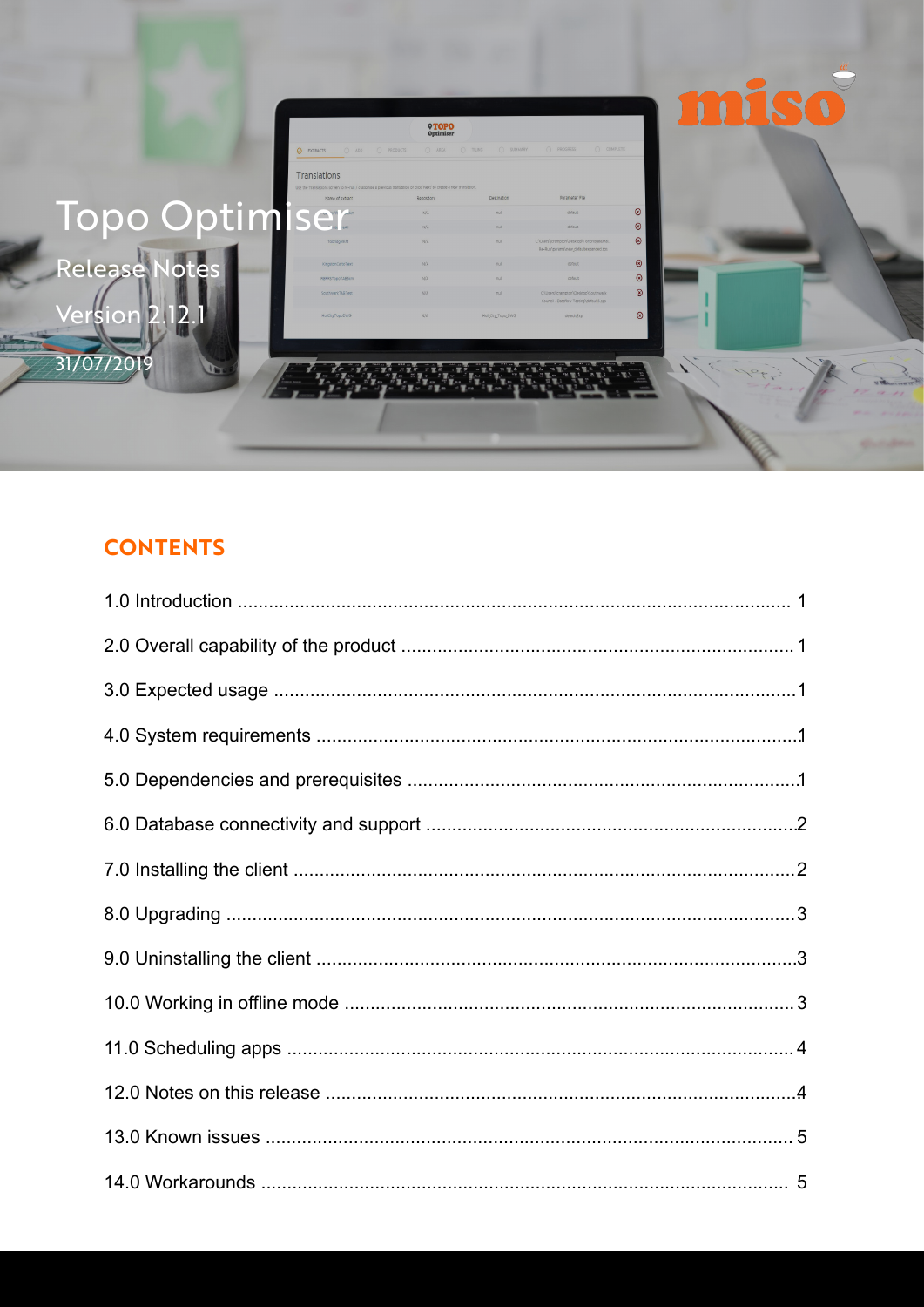## 1.0 INTRODUCTION

This document provides information about the processes, requirements and known issues that are relevant to:

• DataFlow Topo Optimiser V2.12.1

### 2.0 OVERALL CAPABILITY OF THE PRODUCT

Topo Optimiser 2.12 (TO) consumes native GZ files from Ordnance Survey's OS MasterMap data product and outputs the Topological Layer to .TAB, .SHP, .DWG, .DXF and .MIF/MID files. Outputs can be customised and customisations can be saved. You are able to customise on: Area, Styling, Layer, Format, Output.

#### 3.0 EXPECTED USAGE

TO is expected to be used by data users who understand the basic properties of the OS MasterMap Topography product.

It can be used for regular area updates, small custom cut outs and full national coverage. It is not expected to be used for database loading, unless a Database Module is licensed.

## 4.0 SYSTEM REQUIREMENTS

This product has been tested on the following Operating Systems:

- Windows 10
- Windows 8.1
- Windows 7

The following minimum hardware specification is recommended:

- 8Gb RAM
- 4 core availability

#### 5.0 DEPENDENCIES AND PREREQUISITES

TO requires a valid and current FME licence in order to run. The FME licence can be fixed or floating in nature.

Minimum FME requirements:

• FME Professional version 2017.0.1.1 (Build 17291)

Customers who have current InterpOSe maintenance have access to a specific TO App that includes a bound copy of FME. This copy of FME cannot be used for anything other than powering the Topo and ABP Optimisers.

TO version 2.12.1 is only supported on the Dataflow Player v2.10 and above. You will need to be running this version of the Player before attempting to licence or run the module.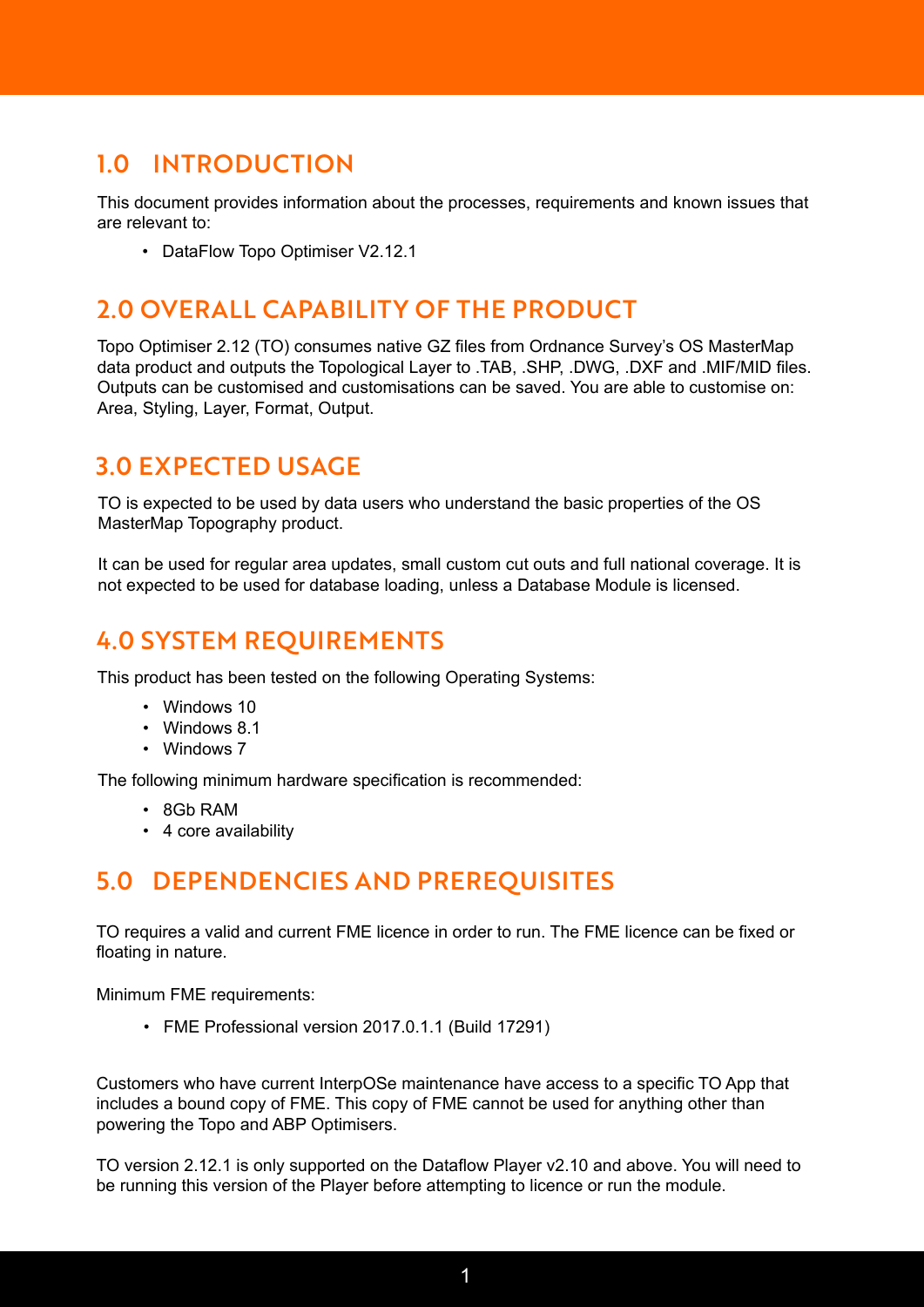## 6.0 DATABASE CONNECTIVITY AND SUPPORT

TO does not read or write to databases.

## 7.0 INSTALLING THE CLIENT

#### 7.1 Requirements

• An internet connection will be required for the initial installation and login process.

• Local administrator rights are required during the initial installation. Once completed, DataFlow can be used as needed by users with restricted access rights.

#### 7.2 Installation Process

- 1. Download the DataFlow Player through the DataFlow Store.
	- *The user will need to log into their misoportal account in order to access the download area (DataFlow Store).*
- 2. Launch the installer.
- 3. Once installed, launch the DataFlow Player.
- 4. The user can then log into DataFlow using their misoportal account credentials.
	- *Initial launch may take a few minutes while the Player configures.*
- 5. DataFlow will automatically check for any necessary updates.
	- *If updates are available, DataFlow will ask whether or not the user wishes to proceed with their installation (see 'Upgrading' guidance below).*
- 6. The Player is now ready for use.

#### 7.3 Customise Installation Location

- 1. Download the DataFlow Player and launch as stated above.
- 2. Select the 'Options' button to browse to and confirm the custom installation location.
- 3. Once installed, launch the DataFlow Player.
- 4. The user can then log into DataFlow using their misoportal account credentials.
	- *Initial launch may take a few minutes while the Player configures.*
- 5. DataFlow will automatically check for any necessary updates.

*• If updates are available, DataFlow will ask whether or not the user wishes to proceed with their installation (see 'Upgrading' guidance below).*

6. The Player is now ready for use.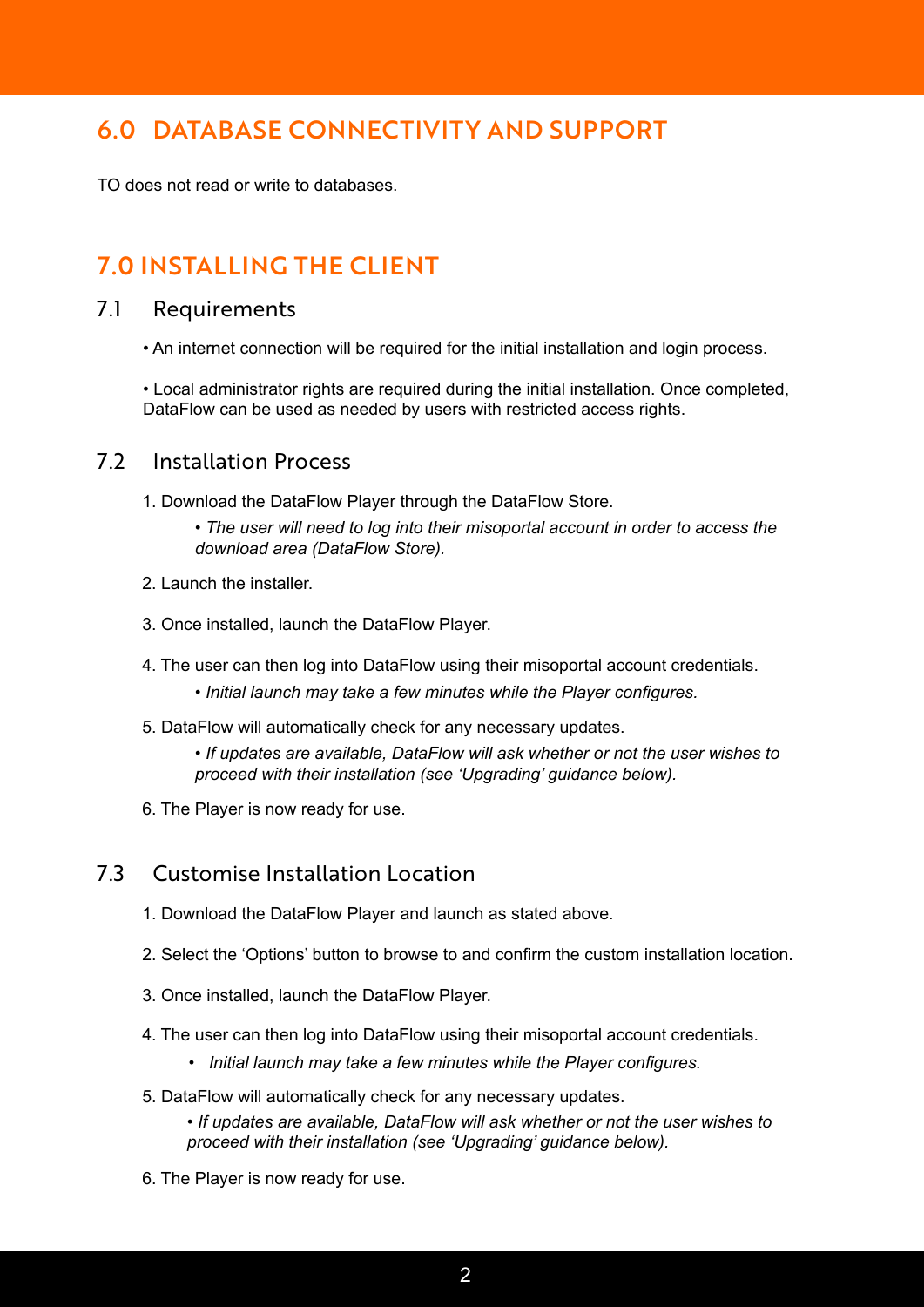# 8.0 UPGRADING

The DataFlow Player contains an updater which checks for updates to the Player on each login, whilst in online mode.

Installation of updates requires Local Admin Rights. If updates are available, the user will be asked to confirm whether they have the required Local Admin Rights to perform installation.

#### 8.1 Users with Local Admin Rights

To install updates, follow the instructions when logging in.

#### 8.2 Users without Local Admin Rights

All DataFlow Apps and Modules have been designed so that an ICT Administrator can download the application, test it and then apply it.

1. The ICT Administrator uses the User credentials to download the Player and the App.

2. The ICT Administrator tests the Player, App and Module. This will download an encrypted zip file containing the update files. In order to access this, please contact Miso.

3. The ICT Administrator wraps the Player, App and Module and applies it to the desktop using the Dataflow Player.

4. The User logs on and authenticates.

## 9.0 UNINSTALLING THE CLIENT

- 1. Uninstall DataFlow using **Programs and Features** within the **Control Panel.**
- 2. Manually remove any files that remain after uninstalling. Default installation location:
	- a. Navigate to the following location: C:\Apps\miso
	- b. Delete the two folders: C:\Apps\miso\DataFlow **and** C:\Apps\miso\FME

## 10.0 WORKING IN OFFLINE MODE

#### 10.1 Getting Offline

Offline Mode can be used when a persistent internet connection is not possible. This requires a user-specific offline code which can be requested using the email address associated with the user misoportal account here:

https://misostore.misoportal.com/player/services/getOfflineCode

To use DataFlow in offline mode:

- 1. Launch DataFlow
- 2. Select 'Always Offline Code' to reveal further options
- 3. Enter offline code and log into DataFlow to launch the application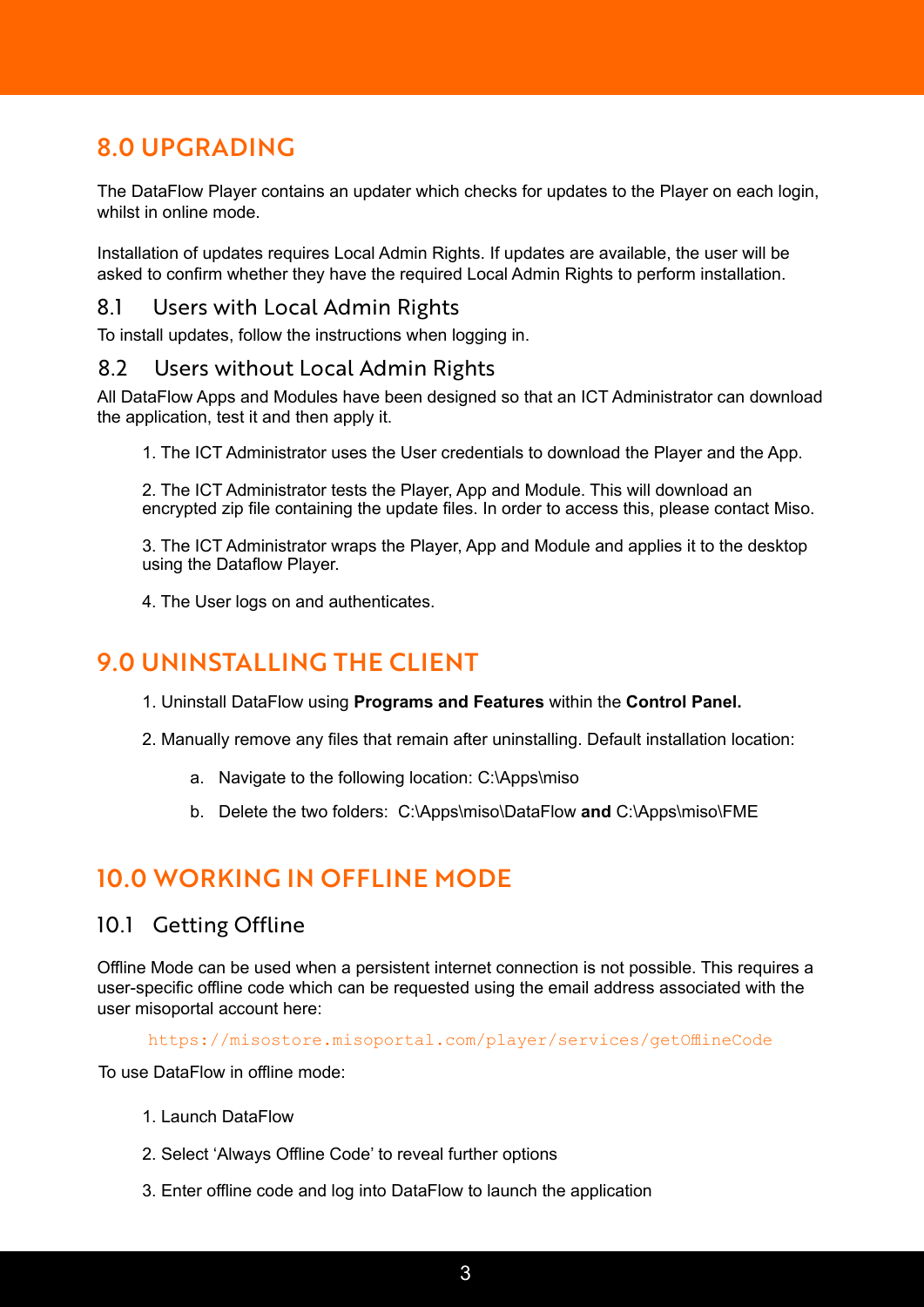#### 10.2 Getting Back Online

While in offline mode, DataFlow will be unable to detect or install new updates. Apps that connect to external websites or APIs will not function in offline mode and will be unavailable to use.

To bring DataFlow back online when an internet connection is again present:

- 1. Launch DataFlow
- 2. Select 'Always Offline Code' to reveal further options
- 3. Remove offline code and log into DataFlow to launch the application

## 11.0 SCHEDULING APPS

TO cannot be scheduled.

## 12.0 NOTES ON THIS RELEASE

| <b>Ref</b> | <b>Name</b>               | <b>Description</b>                                                                                                     |
|------------|---------------------------|------------------------------------------------------------------------------------------------------------------------|
| TO 212.U1  | <b>Catalogue Creation</b> | Improved creation of the Catalogue<br>table for tiled output. This allows for<br>greater interrogation of the dataset. |
| TO 212.U2  | 2km Input                 | Enhanced ability to translate 2km<br>chunked input files.                                                              |
| TO 212.U3  | <b>Tiled GIS Format</b>   | Re-engineered tiling process to create<br>all GIS tiled formats.                                                       |

#### 12.2 New Features

There are no new features in this version.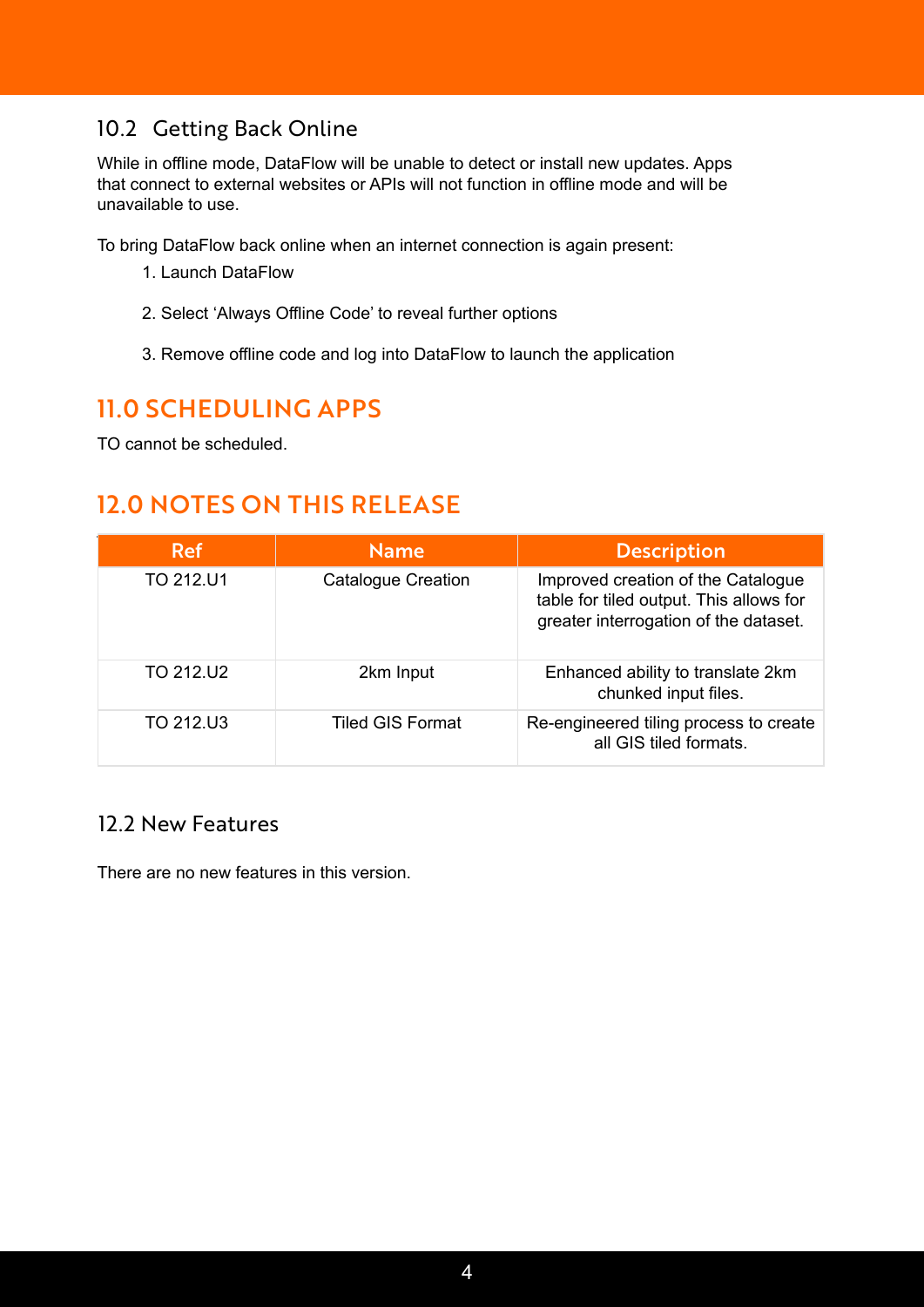## 13.0 KNOWN ISSUES

| <b>Ref</b> | <b>Name</b>                                              | <b>Description</b>                                                                                                                                        |  |  |
|------------|----------------------------------------------------------|-----------------------------------------------------------------------------------------------------------------------------------------------------------|--|--|
| TO212.I1   | Saved parameters                                         | After the initial process, a saved<br>translation will use the default<br>parameters instead of those specified.                                          |  |  |
| TO 212.12  | Translate user interface                                 | When translating to tiled output in<br>either ESRI Shapefile or MapInfo<br>Mid-mif, the process will complete<br>successfully without notifying the user. |  |  |
| TO 212.13  | MapInfo. TAB seamless table<br>creation                  | Translating to tiled MapInfo .TAB<br>format will occasionally fail to create<br>seamless tables.                                                          |  |  |
| TO 212.14  | Tiling to 7.5km                                          | Translating to tiled output is<br>unsuccessful.                                                                                                           |  |  |
| TO 212.15  | AutoCAD .DXF (Drawing In-<br>terchange Format) catalogue | When translating to a tiled AutoCAD<br>.DXF format, the catalogue table will<br>instead be created in .DWG format.                                        |  |  |

# 14.0 WORKAROUNDS

#### TO 212.I1

When selecting a saved translation within the Topo Optimiser module, the user needs to be aware that not all parameters are pre-selected. Move through each parameter as normal to ensure that the desired settings have been selected before starting the translation.

#### TO 212.I2

Using the translate function to create tiled output in ESRI Shapefile or MapInfo Mid-mif format will complete successfully but the user interface will not update to reflect this. If the interface continues to show the 'Processing' dialogue for an extended period of time, please check the output folder to confirm whether the process has completed. The true progress of the translation will also be shown within the parent log file found in C:\Temp\Logs. Once the user confirms that the translation has completed successfully, the translation can be terminated from the Topo Optimiser.

#### TO 212.I3

This is an intermittent issue that occurs only when creating MapInfo .TAB files in a tiled format. In the event that these seamless tables are not created, please contact Miso and we will provide a secondary FME workbench to manually create these.